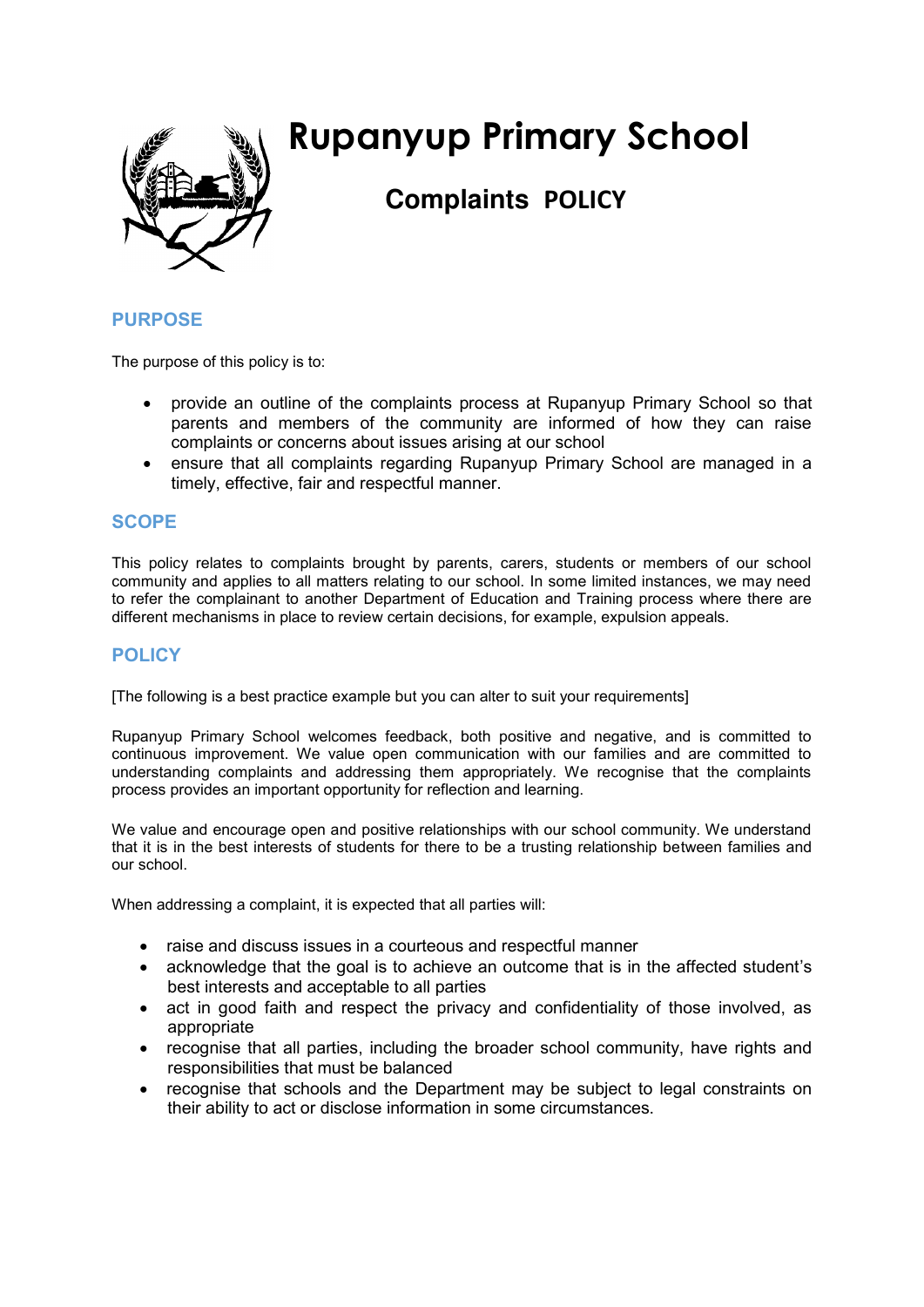#### **Preparation for raising a concern or complaint**

Rupanyup Primary School encourages parents, carers or members of the community who may wish to submit a complaint to:

- carefully consider the issues you would like to discuss
- remember you may not have all the facts relating to the issues that you want to raise
- think about how the matter could be resolved
- be informed by checking the policies and guidelines set by the Department and Rupanyup Primary School (see "Further Information and Resources" section below).

#### **Complaints process**

Rupanyup Primary School is always happy to discuss with parents/carers and community members any concerns that they may have. Concerns in the first instance should be directed to your child's teacher. Where possible, school staff will work with you to ensure that your concerns are appropriately addressed.

Where concerns cannot be resolved in this way, parents or community members may wish to make a formal complaint to the Principal.

If you would like to make a formal complaint, in most cases, depending on the nature of the complaint raised, our school will first seek to understand the issues and will then convene a resolution meeting with the aim of resolving the complaint together. The following process will apply:

- 1. **Complaint received:** Please either email, telephone or arrange a meeting through the front office with the Principal], to outline your complaint so that we can fully understand what the issues are. We can discuss your complaint in a way that is convenient for you, whether in writing, in person or over the phone.
- 2. **Information gathering:** Depending on the issues raised in the complaint, the Principal may need to gather further information to properly understand the situation. This process may also involve speaking to others to obtain details about the situation or the concerns raised.
- 3. **Response:** Where possible, a resolution meeting will be arranged with the Principl to discuss the complaint with the objective of reaching a resolution satisfactory to all parties. If after the resolution meeting we are unable to resolve the complaint together, we will work with you to produce a written summary of the complaint in the event you would like to take further action about it. In some circumstances, the Principal may determine that a resolution meeting would not appropriate. In this situation, a response to the complaint will be provided in writing.
- 4. **Timelines:** Rupanyup Primary School will acknowledge receipt of your complaint as soon as possible (usually within 48 hours) and will seek to resolve complaints in a timely manner. Depending on the complexity of the complaint, Rupanyup Primary School may need some time to gather enough information to fully understand the circumstances of your complaint. We will endeavour to complete any necessary information gathering and hold a resolution meeting where appropriate within 10 working days of the complaint being raised. In situations where further time is required, Rupanyup Primary School will consult with you and discuss any interim solutions to the dispute that can be put in place.